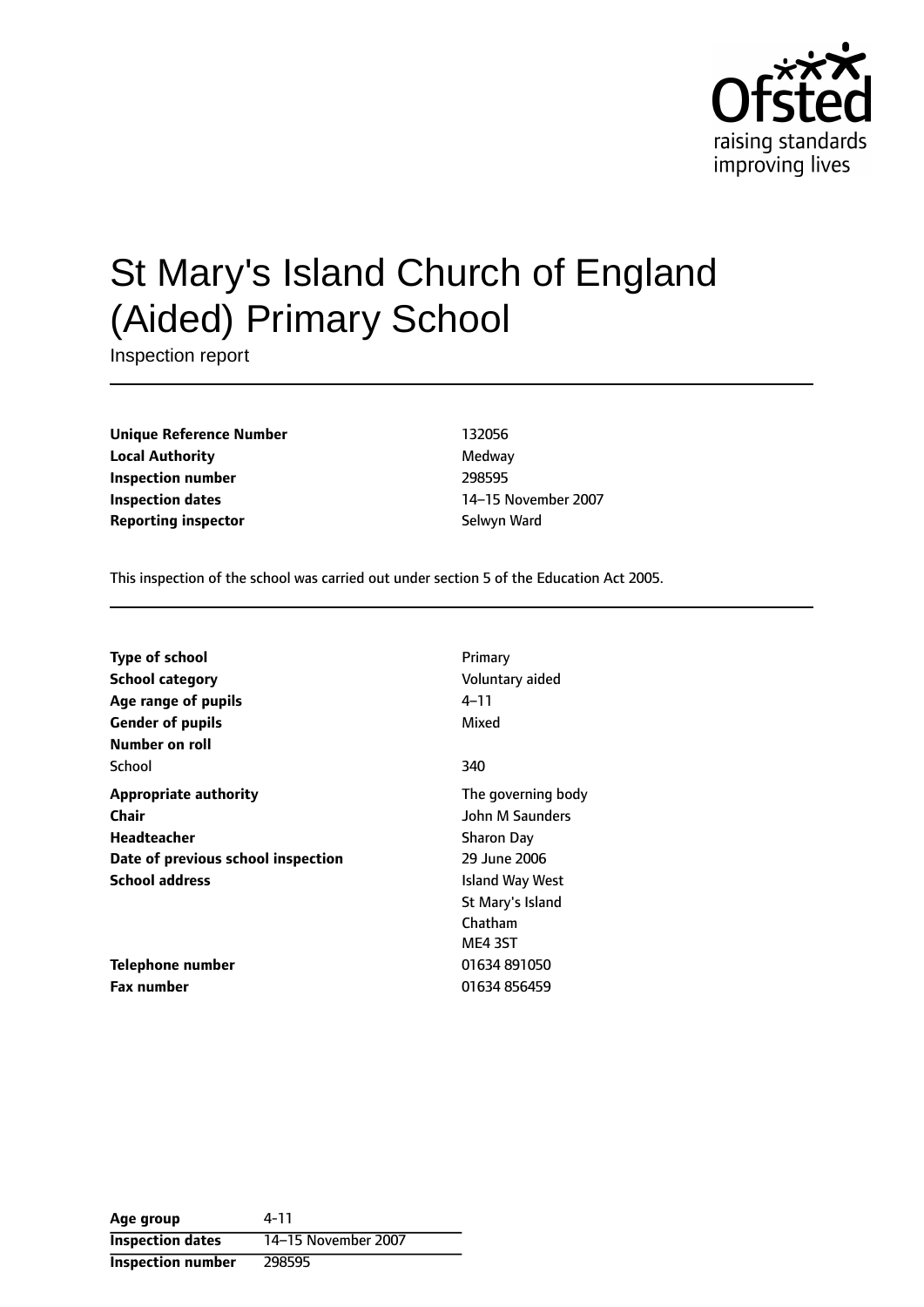© Crown copyright 2007

.

#### Website: www.ofsted.gov.uk

This document may be reproduced in whole or in part for non-commercial educational purposes, provided that the information quoted is reproduced without adaptation and the source and date of publication are stated.

Further copies of this report are obtainable from the school. Under the Education Act 2005, the school must provide a copy of this report free of charge to certain categories of people. A charge not exceeding the full cost of reproduction may be made for any other copies supplied.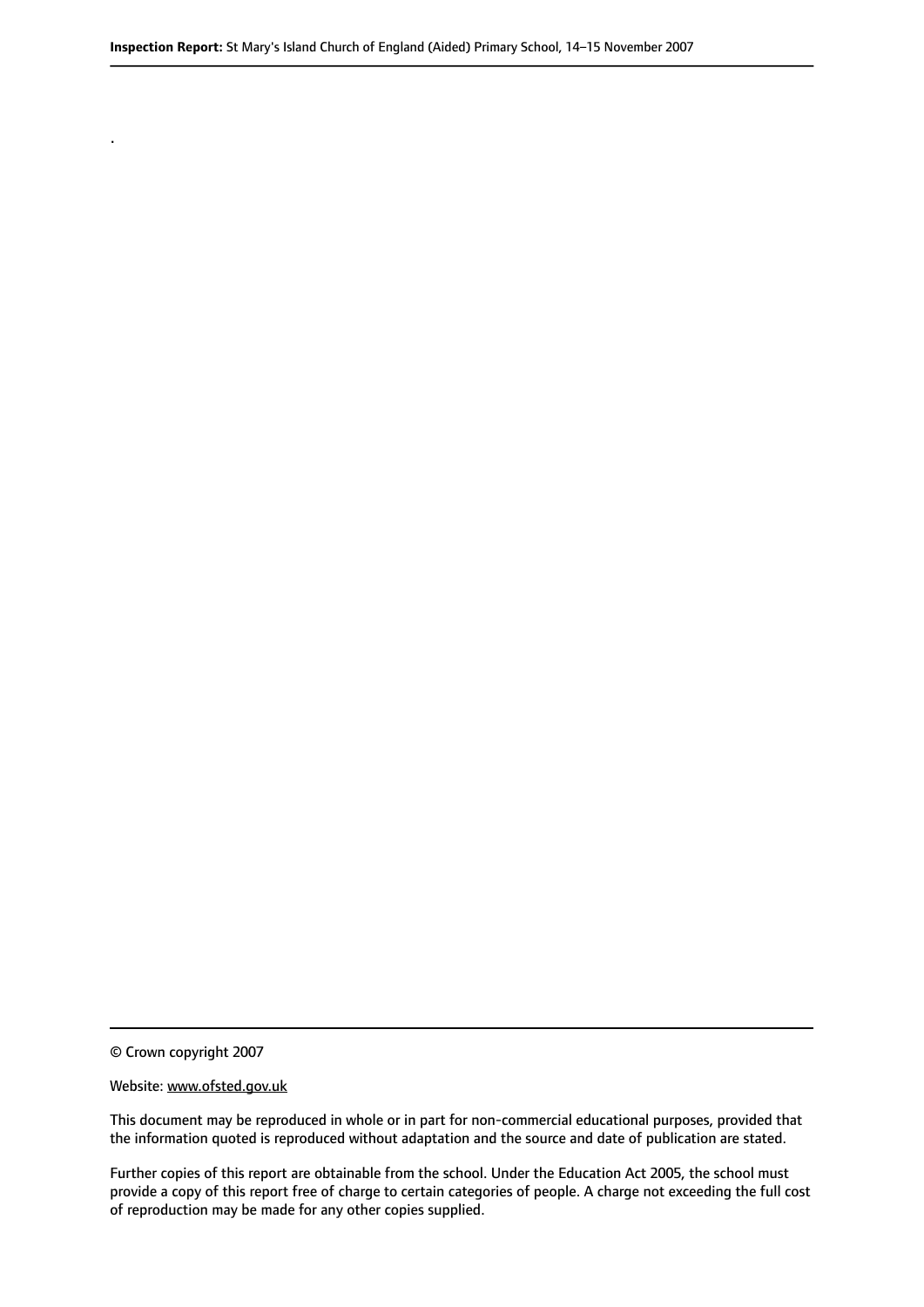# **Introduction**

The inspection was carried out by three Additional Inspectors.

## **Description of the school**

Pupils start school with above average capabilities in this larger than average sized school. An average proportion has learning difficulties and/or disabilities. The school is in an area of high mobility and many pupils leave and join the school partway through their primary education. When the school was last inspected, it was issued with a Notice to Improve the quality of leadership and management. It had a monitoring inspection visit in February 2007.

### **Key for inspection grades**

| Outstanding  |
|--------------|
| Good         |
| Satisfactory |
| Inadequate   |
|              |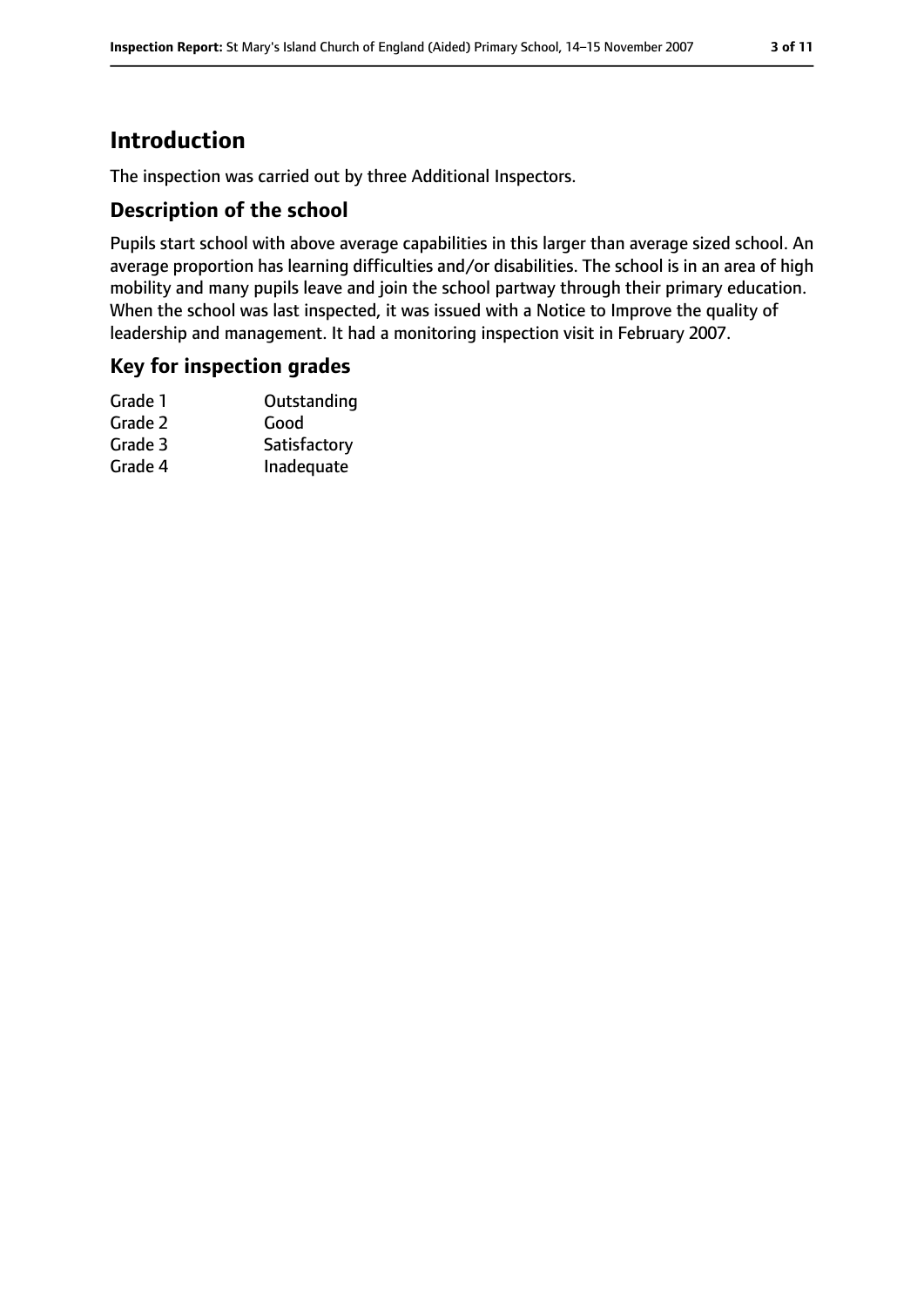# **Overall effectiveness of the school**

#### **Grade: 3**

In accordance with section 13 (5) of the Education Act 2005, Her Majesty's Chief Inspector is of the opinion that the school no longer requires significant improvement. St Mary's Island provides a satisfactory education for its pupils. The main weaknesses in leadership and management identified in the last inspection have been tackled successfully, so that staff now work more effectively as a team. With improved arrangements for tracking pupils' progress, school leaders have a much clearer picture of how well each pupil is doing. This has contributed to a rise in standards. School leaders and governors acknowledge, however, that they have further to go. Although results in the Year 6 national tests in 2007 were sharply up on the previous year, pupils still did less well in mathematics and science than in English. Expectations have not always been high enough. Recognising this, school leaders have, this term, agreed more challenging targets for the attainment of Year 6 pupils in mathematics.

There are many able pupils in the school, and pupils of all abilities are well motivated and have very positive attitudes to learning. Their behaviour is exemplary. Because St Mary's Island provides a caring and supportive environment, pupils are very happy and enjoy school. They get off to a good start in the Foundation Stage, so that they start Year 1 with standards that are notably above average. Staffing difficulties in the recent past have meant that they have not built sufficiently on these standards in Years 1 and 2. The broadly average standards in recent national assessments at the end of Year 2 are not as high as they should be for such able and enthusiastic pupils. There are encouraging signs, however, that standards of current work in Years 1 and 2 are better than seen in previous years. Work in Years 3 to 6 shows that the improvements of 2007 are on track to be sustained in English and mathematics, although there is less work evident in science in Year 6 than might be expected for this stage in the term. School leaders do not do enough to routinely check that the planned curriculum is being taught.

The quality of teaching and learning has improved but some inconsistencies remain. Although school leaders regularly observe teachers' lessons, they do not systematically follow these observations up to make sure that action has been taken to iron out weaknesses. As was the case in the last inspection and on the inspection monitoring visit, work is still not consistently well matched to the range of abilities in each class. More able pupils, in particular, are not always challenged enough. This is a concern that parents also raise. Several comment that although 'teaching is better this year', they 'would like more hard evidence that our children are being stretched to reach their potential'.

Pupils have, and refer to, individual targets that help them to identify what they need to focus on to improve their work in English and mathematics. Marking, however, gives less consistent guidance to pupils. Some shows clearly what pupils need to do to improve their work but the weakest merely acknowledges that work has been done.

Communication with parents is much better than in the past, and the 'parentmail' fortnightly emailed newsletters are greatly appreciated. As parents observe, 'a lot of time and effort has been spent in improving the school since the last Ofsted report'. Although there are several areas where monitoring and follow up have not been rigorous enough to ensure more rapid improvements in provision for pupils, the raised standards demonstrate the school's satisfactory capacity for further improvement.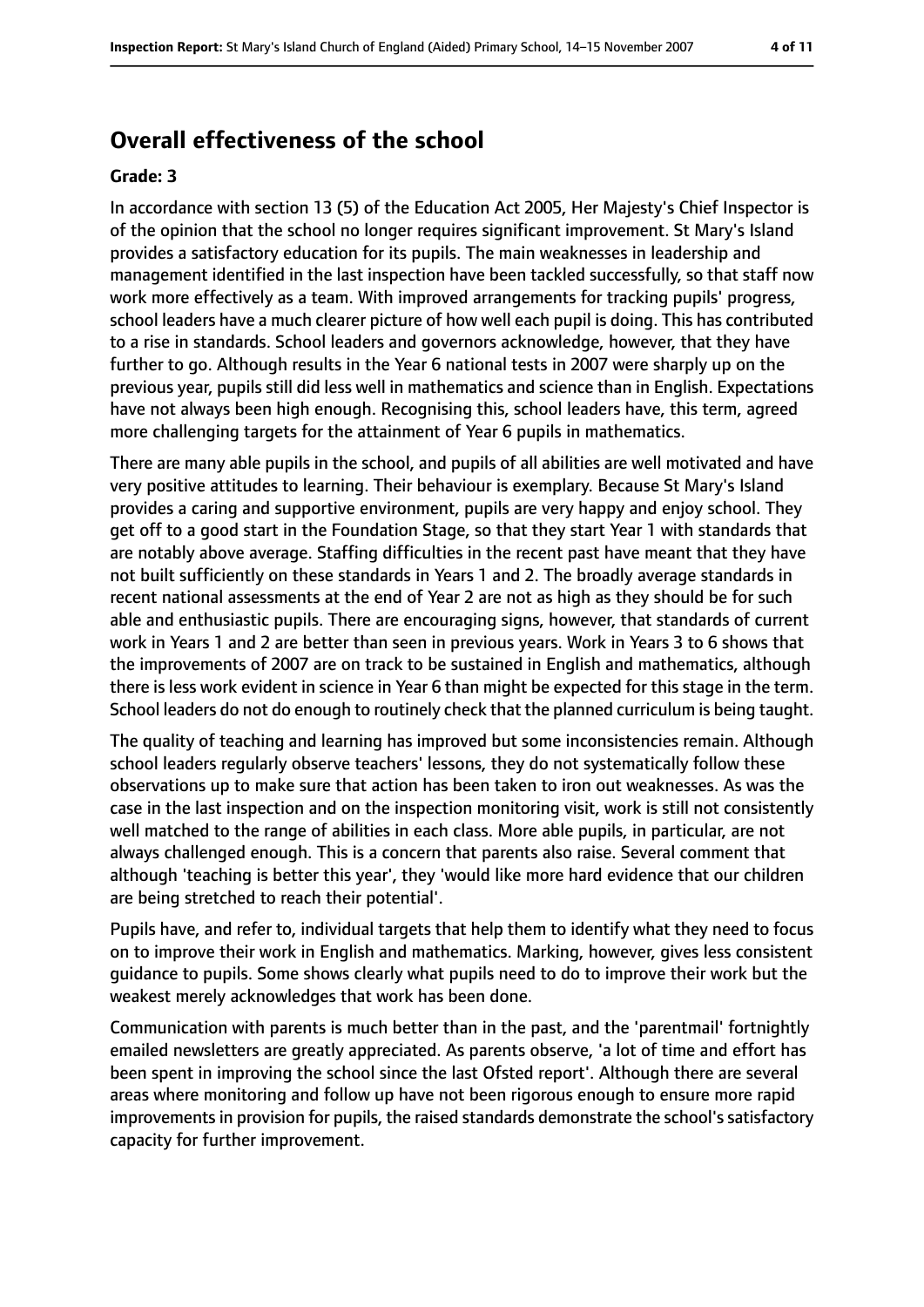# **Effectiveness of the Foundation Stage**

#### **Grade: 2**

Children quickly settle to the routines of school life in the Reception Year. Parents voice much praise for this and the way their children learn to love coming to school. One typically wrote, 'I couldn't ask for a better start to my son's education. He is thoroughly enjoying school life and has learnt so much in such a short space of time.' Another described how, on a visit, they were 'impressed with how inviting and colourful the classroom was, the good behaviour, the range of activities and how purposeful the children were'. The children enjoy the good range of indoor and outdoor activities on offer, but occasionally staff do too much for them when children could be making more choices for themselves. Good teaching in the Foundation Stage means that children maintain, and build on, the above average capabilities that they have at the start. Standards at the end of the Reception Year are above expectations for children's ages, particularly in social development, language and mathematical development.

## **What the school should do to improve further**

- Follow up management decisions and initiatives so that, in particular, school leaders check on delivery of the curriculum and whether teachers have taken on board points they have been given for development.
- Consistently match work to pupils' different abilities so that it provides enough challenge for more able pupils.
- Ensure that all marking gives pupils clear guidance on what they need to do to improve their work.

A small proportion of the schools, whose overall effectiveness is judged satisfactory but which have areas of underperformance, will receive a monitoring visit by an Ofsted inspector before their next section 5 inspection.

# **Achievement and standards**

#### **Grade: 3**

Standards in the Year 6 tests have risen significantly since the last inspection. There has been good improvement in English, mathematics and science, although pupils still do notably better in English than they do in other subjects. Year 2 assessment results have been lower than they should be, given the number of able and well motivated pupils. Current work shows, however, that pupils are now making better progress in Years 1 and 2. Work in Years 3 to 6 shows that the school is set to sustain and build on the improved standards in 2007 in English and mathematics. However, science standards are at risk if the amount of work in this subject in Year 6 does not increase. Although pupils of all abilities, including those with learning difficulties and disabilities, make satisfactory progress, more able pupils do not always make as much progress they could because they are not always given challenging enough work. Pupils who join the school part way through their primary education do as well as their classmates. Parents say this is because they are helped to 'quickly learn the routines and expectations of the school'. The progress pupils make in their key literacy and numeracy skills prepares them satisfactorily for the next stage of their education.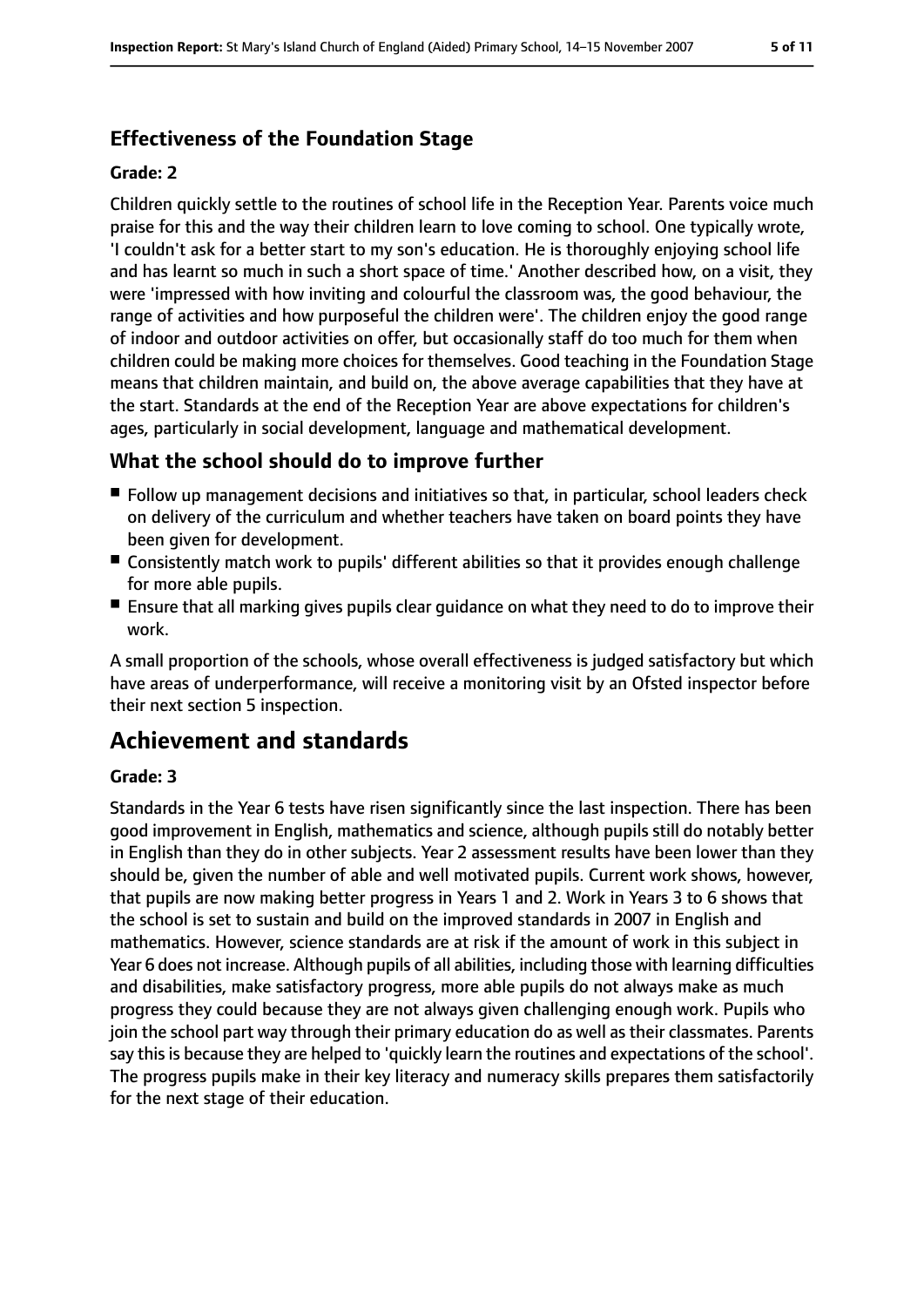# **Personal development and well-being**

#### **Grade: 2**

Pupils are friendly, courteous and exceedingly well behaved. They are proud of their school's facilities and look after them carefully. Pupils are also safety conscious and feel secure. The school has a clear Christian ethos and the development of the pupils' spiritual, moral, social and cultural awareness is strong. Pupils enjoy coming to school, as is demonstrated by their above average attendance. Pupils are mostly enthusiastic in lessons, although a few are occasionally content to let an uninteresting lesson drift over them.

Pupils understand well how to eat healthily and the need for exercise. Many participate in the wide range of sporting activities offered. The 'Walking Bus' scheme has proved so successful that there are now four different routes. There is a strong sense of community. 'We work as a team', one pupil said. Pupils support each other well in the classroom and in the playground. Particularly noticeable is the way that older pupils help and take responsibility for younger ones. Pupils also feel that staff listen to their opinions. There is an effective school council whose suggestions, for example to improve playground equipment and safety, have been implemented. Pupils support a number of charities and local community events.

# **Quality of provision**

## **Teaching and learning**

#### **Grade: 3**

The quality of teaching has improved since the last inspection, with more practical activities that the pupils enjoy. Interactive whiteboards are in every classroom and they are used well to enliven lessons. During the best lessons, teachers check frequently whether pupils have understood and where the gaps in learning are. However, not all teachers' planning matches work to the needs of all the pupils, so that more able pupils, in particular, are not always challenged enough. Relationships between staff and pupils are very good. Lessons contribute to pupils' good personal development as well as their academic progress through encouraging cooperation as well as independent work. Teaching assistants provide very good support where they take notes of pupils' progress and teach small groups sensitively using a good range of resources.

## **Curriculum and other activities**

#### **Grade: 3**

St Mary's Island benefits from spacious accommodation and good facilities. Pupils enjoy the variety of activities in school and through the various clubs, as well as the trips that give them first hand experiences. Older pupils take part in a residential week to develop their independence and team skills. The provision for literacy is good, with many opportunities to practise it through other subjects. However, links between numeracy and other subjects are less well developed. There is not enough science timetabled for some classes. The very simplest French is taught but it is not systematically planned to ensure pupils develop their knowledge and use of French as they move up the school. The school is aiming for more creative links between different subjects, but these remain at an early stage of development.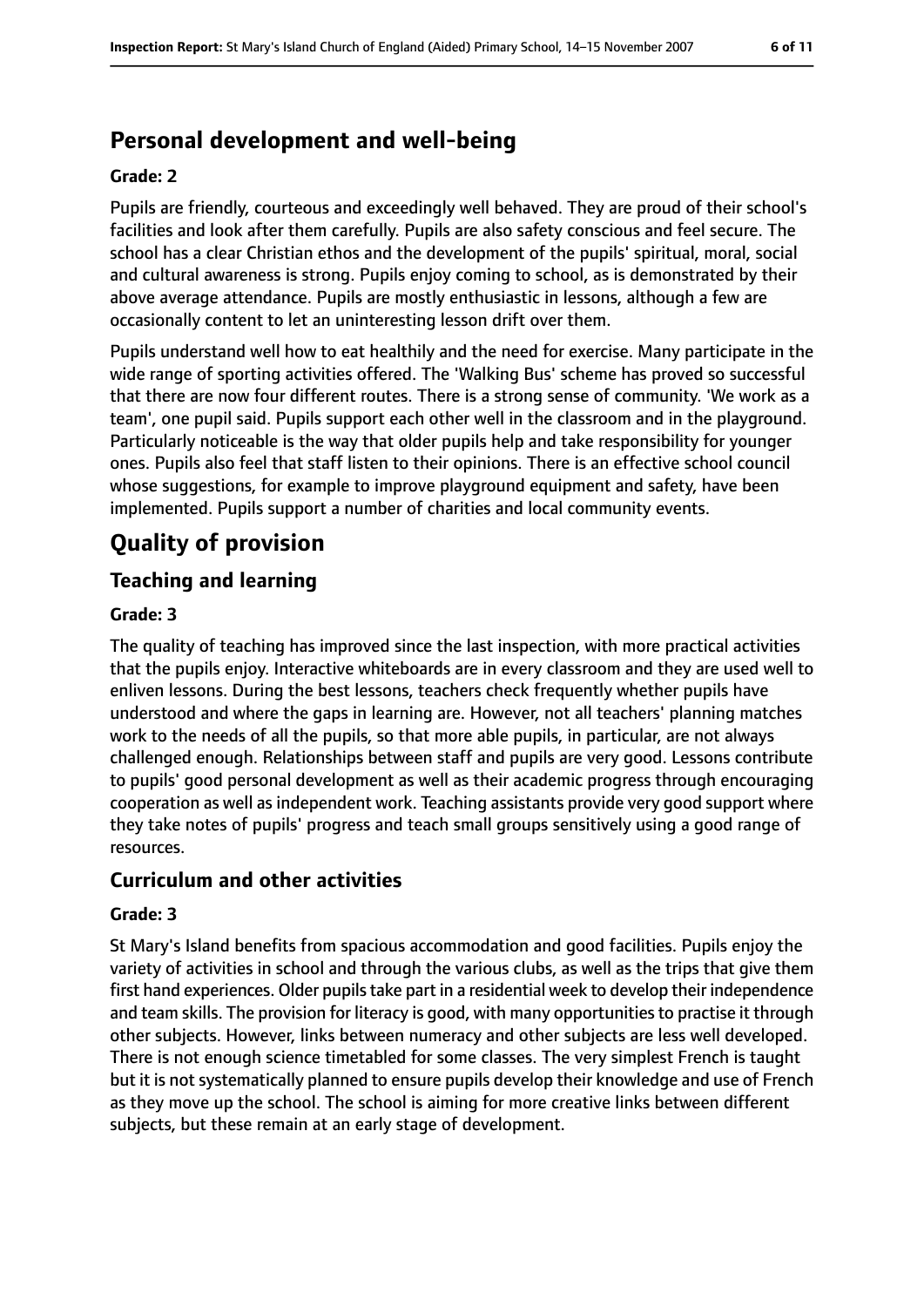## **Care, guidance and support**

#### **Grade: 3**

The care and support the school provides are good. The academic guidance is improving, but is still not better than satisfactory. Teachers now have much clearer information on how well pupils are progressing than was the case at the time of the last inspection. Most pupils know what their targets are for English and mathematics, but they are less clear about how to achieve them. This is because the guidance teachers give through marking varies in quality and detail. Pupils feel that staff are caring and supportive. The systems adopted to improve pupils' attendance and punctuality have been very effective. These include better communication with parents of persistent latecomers and awards for which pupils eagerly compete.

# **Leadership and management**

#### **Grade: 3**

Improvements have been made since the last inspection, particularly in the use of data to track pupils' progress. These have led to better standards and achievement. There is better team spirit in the school, communication with parents has improved, and governors are becoming better informed and more ready to challenge school leaders. The school now has a clearer view of its strengths and weaknesses and has accurately identified several areas for further improvement. However, too many responsibilities, that are usually the job of middle managers, have been taken on by the senior leadership team, for example taking on the role of managing individual subjects. Although school leaders observe lessons, these observations are not followed up systematically to ensure improvements have been put in place. This leads to inconsistencies in the quality of teaching. The school's long term plans are not detailed enough and the curriculum plans do not reflect the school's stated aims for greater creativity. Parents are generally supportive, but a minority are critical of leadership and management. As one parent said, 'This is one of the most affluent areas of Medway. We should be doing better.'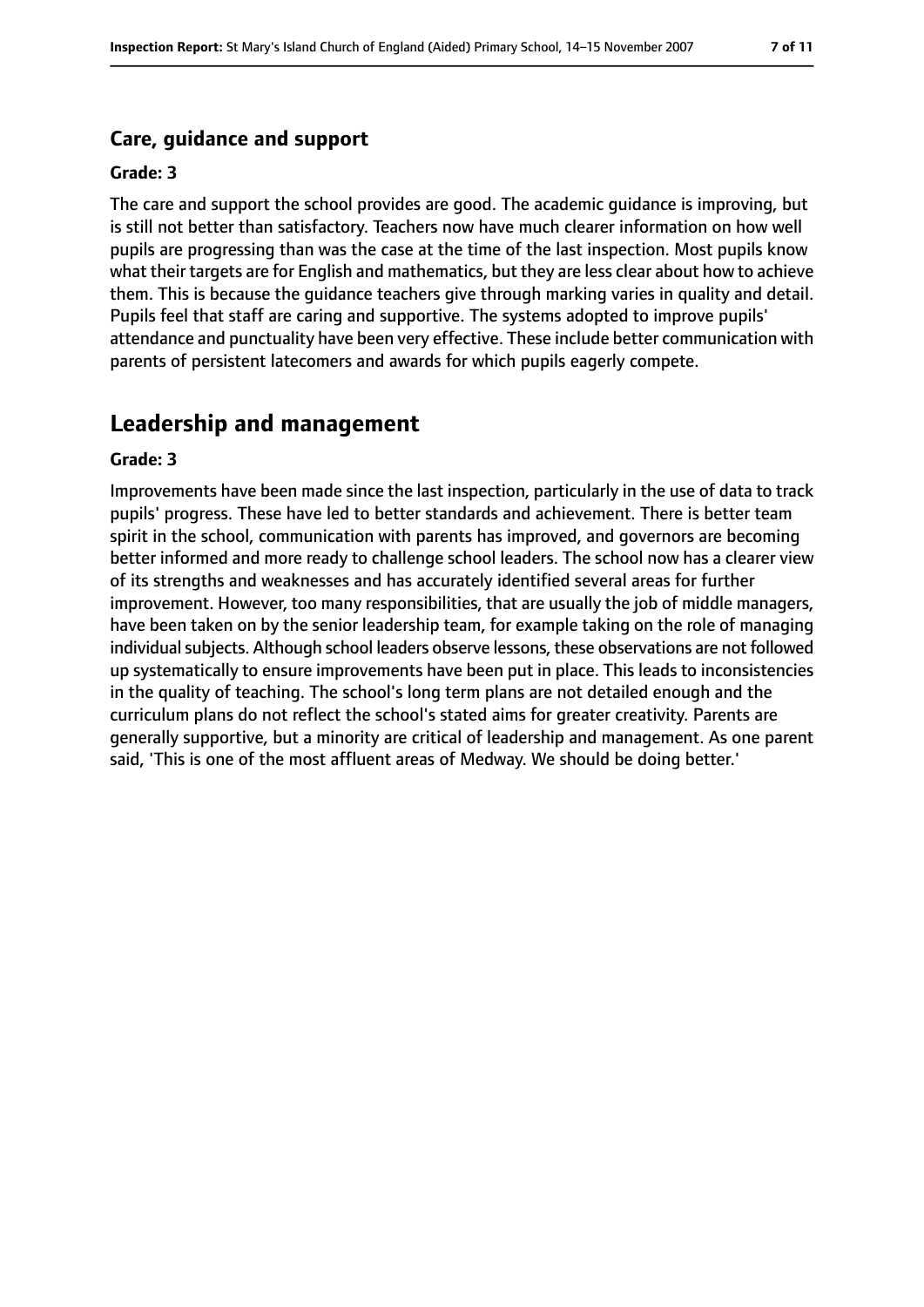**Any complaints about the inspection or the report should be made following the procedures set out in the guidance 'Complaints about school inspection', which is available from Ofsted's website: www.ofsted.gov.uk.**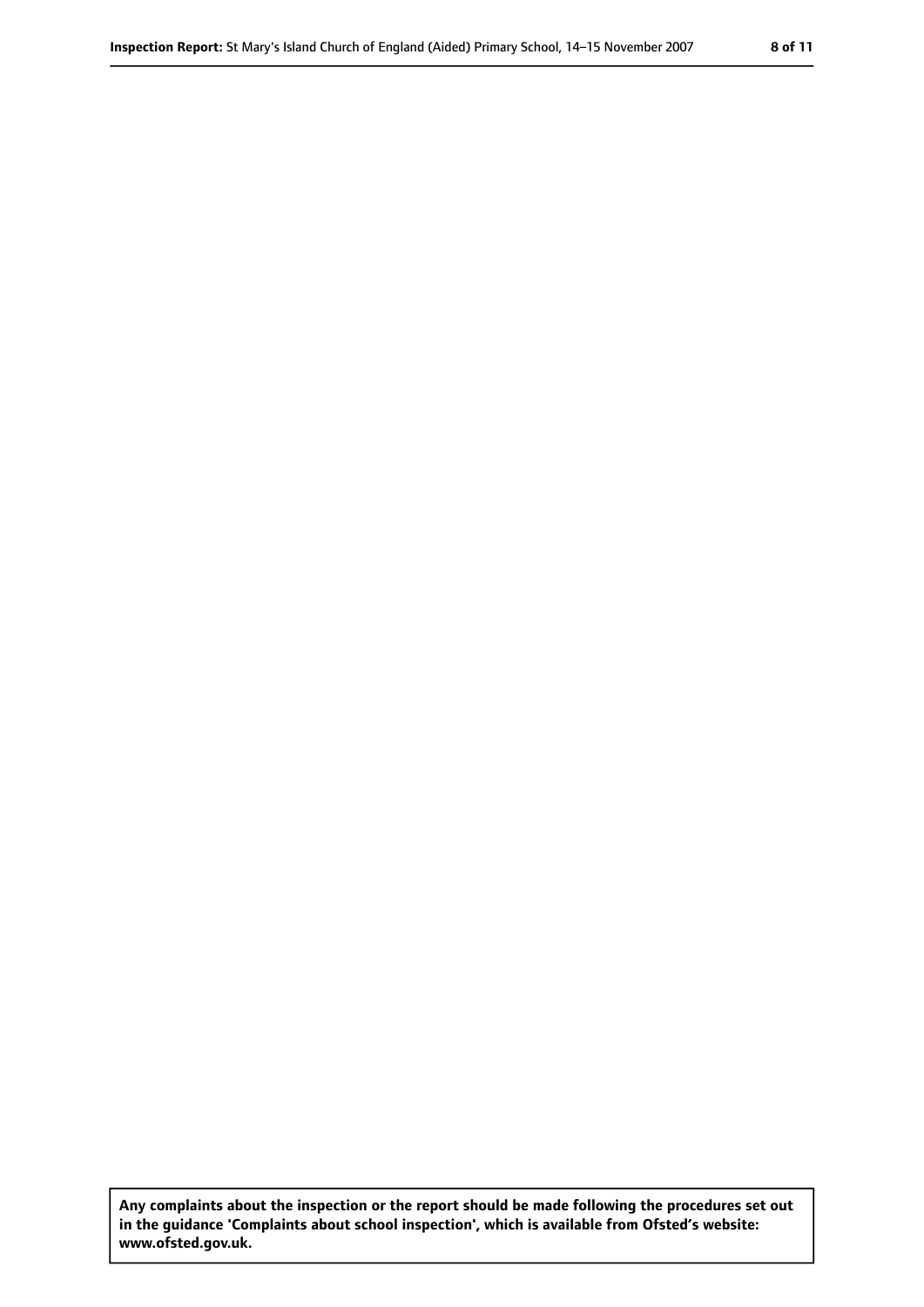# **Inspection judgements**

| $\degree$ Key to judgements: grade 1 is outstanding, grade 2 good, grade 3 satisfactory, and | School         |
|----------------------------------------------------------------------------------------------|----------------|
| arade 4 inadequate                                                                           | <b>Overall</b> |

# **Overall effectiveness**

| How effective, efficient and inclusive is the provision of education, integrated<br>care and any extended services in meeting the needs of learners? |     |
|------------------------------------------------------------------------------------------------------------------------------------------------------|-----|
| Effective steps have been taken to promote improvement since the last<br>inspection                                                                  | Yes |
| How well does the school work in partnership with others to promote learners'<br>well-being?                                                         | 3   |
| The effectiveness of the Foundation Stage                                                                                                            |     |
| The capacity to make any necessary improvements                                                                                                      |     |

## **Achievement and standards**

| How well do learners achieve?                                                                               |  |
|-------------------------------------------------------------------------------------------------------------|--|
| The standards <sup>1</sup> reached by learners                                                              |  |
| How well learners make progress, taking account of any significant variations between<br>groups of learners |  |
| How well learners with learning difficulties and disabilities make progress                                 |  |

# **Personal development and well-being**

| How good is the overall personal development and well-being of the<br>learners?                                  |  |
|------------------------------------------------------------------------------------------------------------------|--|
| The extent of learners' spiritual, moral, social and cultural development                                        |  |
| The extent to which learners adopt healthy lifestyles                                                            |  |
| The extent to which learners adopt safe practices                                                                |  |
| How well learners enjoy their education                                                                          |  |
| The attendance of learners                                                                                       |  |
| The behaviour of learners                                                                                        |  |
| The extent to which learners make a positive contribution to the community                                       |  |
| How well learners develop workplace and other skills that will contribute to<br>their future economic well-being |  |

## **The quality of provision**

| How effective are teaching and learning in meeting the full range of the<br>learners' needs?          |  |
|-------------------------------------------------------------------------------------------------------|--|
| How well do the curriculum and other activities meet the range of needs<br>and interests of learners? |  |
| How well are learners cared for, guided and supported?                                                |  |

#### **Annex A**

 $^1$  Grade 1 - Exceptionally and consistently high; Grade 2 - Generally above average with none significantly below average; Grade 3 - Broadly average to below average; Grade 4 - Exceptionally low.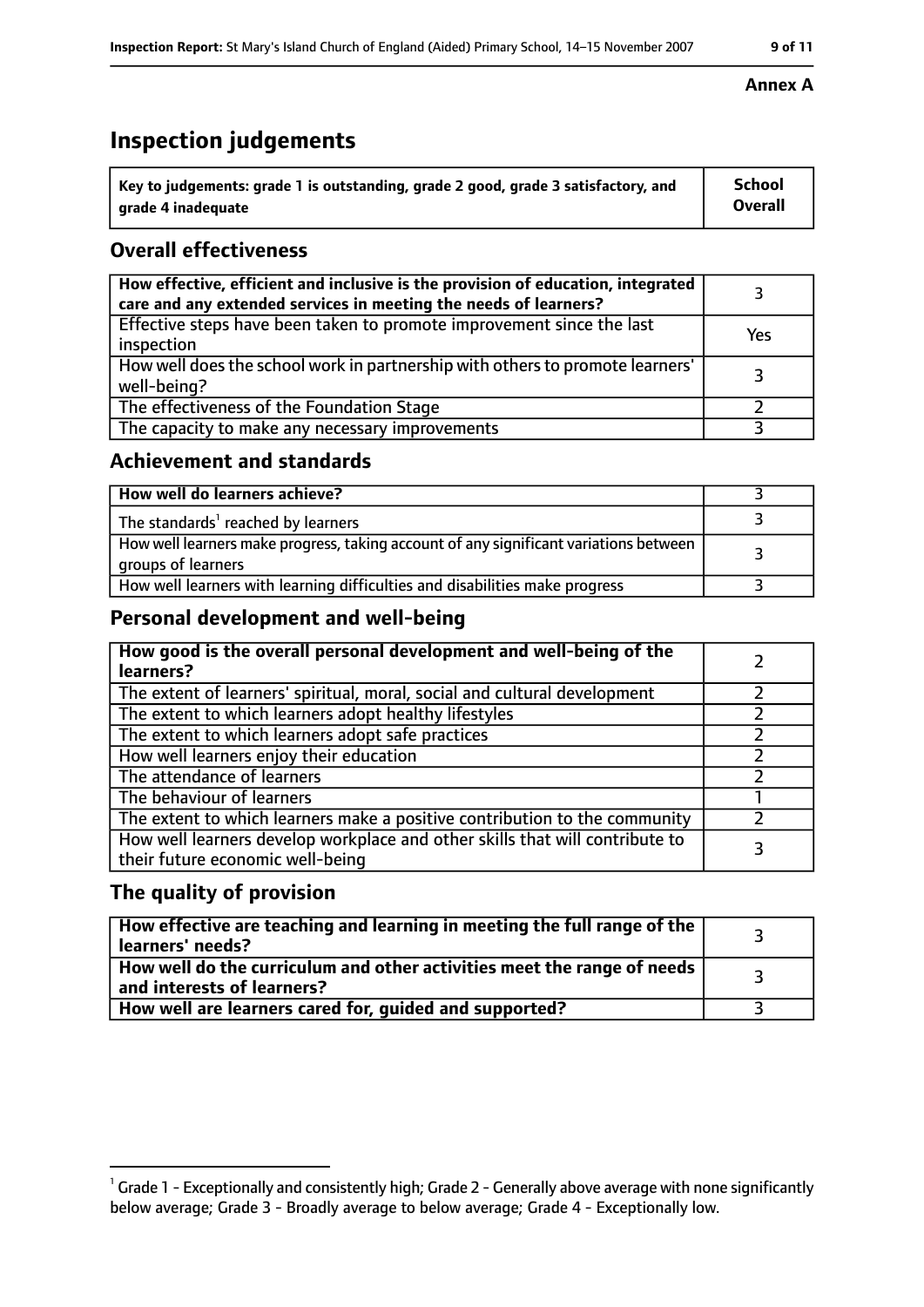#### **Annex A**

# **Leadership and management**

| How effective are leadership and management in raising achievement<br>and supporting all learners?                                              |     |
|-------------------------------------------------------------------------------------------------------------------------------------------------|-----|
| How effectively leaders and managers at all levels set clear direction leading<br>to improvement and promote high quality of care and education |     |
| How effectively leaders and managers use challenging targets to raise standards                                                                 | 3   |
| The effectiveness of the school's self-evaluation                                                                                               | 3   |
| How well equality of opportunity is promoted and discrimination tackled so<br>that all learners achieve as well as they can                     | 3   |
| How effectively and efficiently resources, including staff, are deployed to<br>achieve value for money                                          | 3   |
| The extent to which governors and other supervisory boards discharge their<br>responsibilities                                                  |     |
| Do procedures for safequarding learners meet current government<br>requirements?                                                                | Yes |
| Does this school require special measures?                                                                                                      | No  |
| Does this school require a notice to improve?                                                                                                   | No  |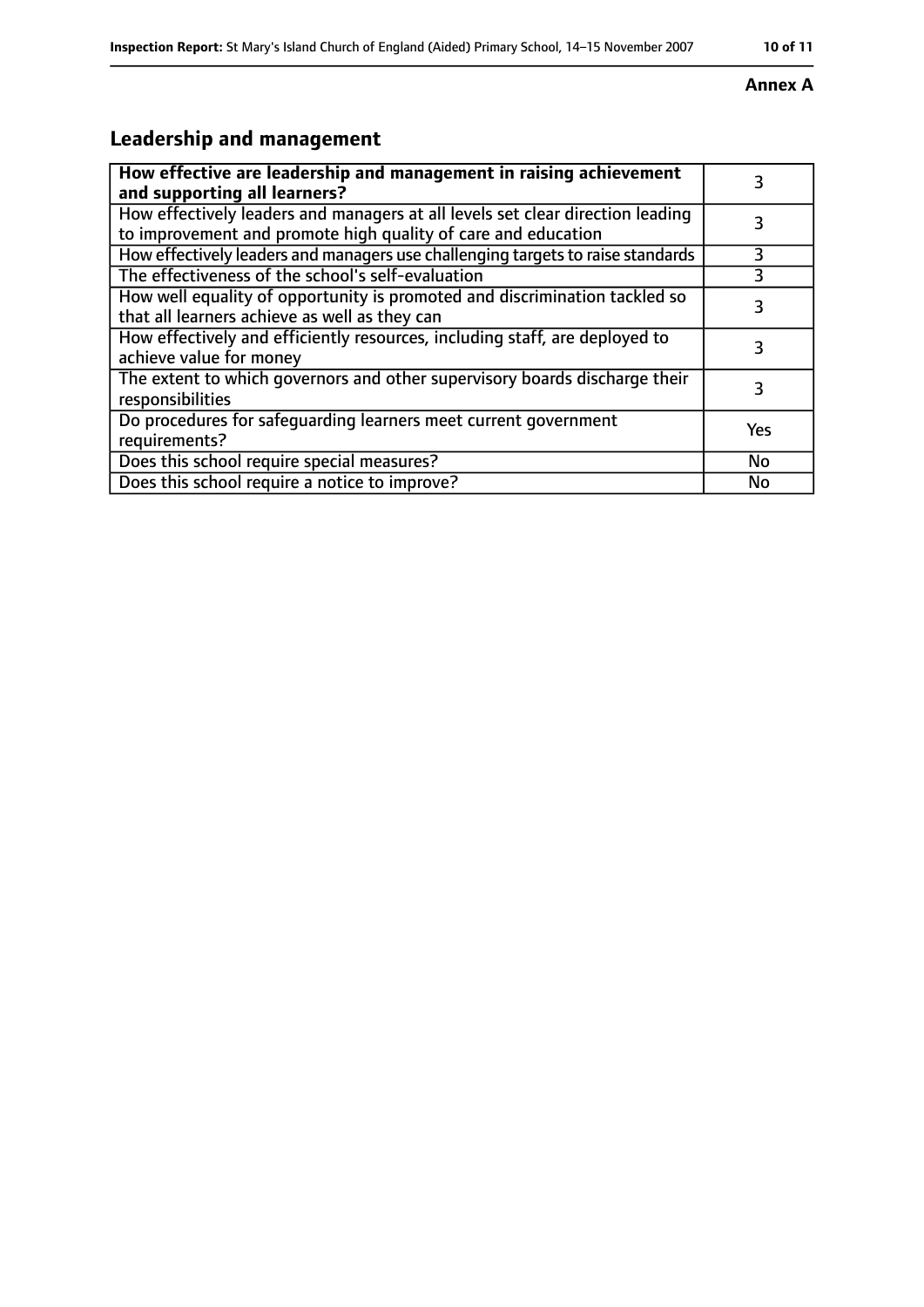#### **Annex B**

# **Text from letter to pupils explaining the findings of the inspection**

19 November 2007

#### Dear Pupils

Inspection of St Mary's Island CofE Primary School, Chatham ME4 3ST

Thank you for making me so welcome when the other inspectors and I came to visit yourschool. You told us how you thought your school is getting better, and we agree. The school is giving you a satisfactory education and the management of the school has improved. We have asked the school to make some further improvements, however, to see that decisions are always followed up, including when staff come to see each other's lessons.

We were impressed with how very well behaved you all are and how keen you are to work hard to do well in your schoolwork. Children do especially well in the Reception classes. The rest of you are making sound progress because the school's provision for you is satisfactory but we think you should be doing even better. We have asked teachers to make sure that they take extra care to match work to your different abilities because we think that some of you could be tackling harder work.

We were pleased to see that you know your targets in English and maths, but we were disappointed that not all of your teachers' marking gives you such helpful guidance on how to do better. We have asked the school to improve this.

You can all play your part too by continuing to work hard and doing your very best.

Thank you again for being so helpful and friendly.

Best wishes. Selwyn Ward Lead Inspector